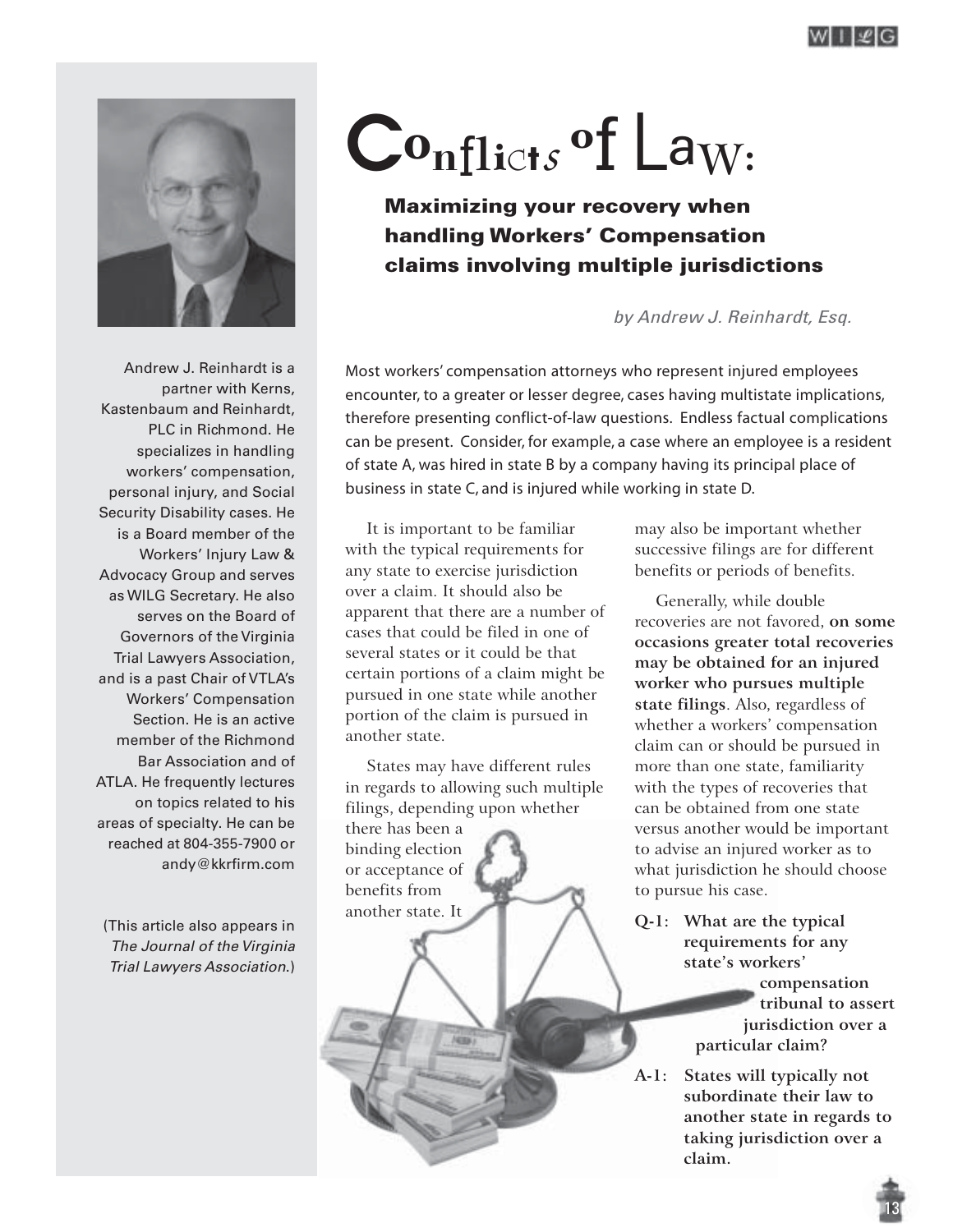It is initially noted that the U.S. Supreme Court, in *Crider v. Zurich Ins. Co.*, 380 U.S. 39 (1965), held that the Full Faith and Credit Clause of the federal Constitution does not require that a state subordinate its workers' compensation policies to those of another state. *Crider* is frequently cited, and has been followed in such cases as *Robert M. Neff, Inc. v. Workmens Compensation Appeal Board (Burr)*, 155 Pa. Commw. 44, 624 A.2d 727 (1993).

In *Neff*, it was held that a Pennsylvania employee injured in the state while working for an Ohio employer, was entitled to all Pennsylvania compensation and medical benefi ts to which he would otherwise be entitled, regardless of the fact that he had contractually agreed to be covered by the Ohio workers' compensation law, even if Ohio law authorized such an

agreement. 624 A.2d at 732-33.

Some states do, however, as a matter of state law, decline to hear compensation cases where doing so would require enforcement of the compensation law of a state which (as

do the majority of states) has an administrative (rather than judicial) enforcement scheme. For example, in *Jerry v. Young's Well Service*, 375 So. 2d 186 (La. Ct. App. 1979), it was held first that Louisiana courts had no jurisdiction to apply Louisiana compensation where the employment contract was entered into, and the accident occurred outside the state, and then held that a Louisiana court was without jurisdiction to enforce the Arkansas compensation act, which was enforced by an administrative commission, and under which

"any remedy [is] inextricably bound to the administrative procedures of that commission". *Id.* at 188.

Similarly, in *Ray v. Aetna Casualty & Surety Co.*, 517 S.W.2d 194 (Tenn. 1974), it was held that, regardless of a lack of constitutional limitation on such power:

"The general rule is that courts of one state will not enforce the workmen's compensation laws of another jurisdiction, where the other state has provided a special tribunal to administer claims thereunder." *Id.* at 197.

The *Ray* Court quoted the approval of that principle in the leading academic authority on workers' compensation, which

> presently appears at 9 Arthur Larson & Lex K. Larson, *Larson's Workers' Compensation Law* § 140.02(3), at 140-6, -7 (2000). Some jurisdictions, however, reject that principle. See, as illustrative, the Arizona statute providing:

"B. If a workman who has been hired without this state is injured while engaged in his employer's business, and is entitled to compensation for the injury under the law of the state where he was hired, he may enforce against his employer his rights in this state if they are such that they can reasonably be determined and dealt with by the commission and the courts in this state." Ariz. Rev. Stat. § 23-904(B).

#### **A-1B: Most states will take jurisdiction over claims for accidents in their state.**

It appears that, at present, most states will take jurisdiction of compensation claims for injury resulting from in-state accidents. Larson suggests "place of injury as a basis for residual jurisdiction, thereby avoiding the danger of coverage by no state, explaining:

"The view that, whatever other arrangements it may make about applicability, each state should unreservedly take responsibility for injuries within its borders rests not on any survival of *delictual* conflicts rules but simply on statutory construction, on the unavoidable interest of the state in an injury that may affect its own citizens more than those of any other state, and on the desirability of providing a backstop liability to which claimants can turn when they find themselves on the wrong side of all other extraterritoriality rules." 9 Larson & Larson, *supra*, §143.03(1), at 143-16.

Attention is called to *Rutledge v. Al G. Kelly & Miller Bros. Circus*, 18 N.Y.2d 464, 223 N.E.2d 334 (1966), where the New York Court of Appeals rejected a rule previously applied in that state which denied compensation coverage of in-state injuries in some circumstances, and held:

"New York has a primary public interest in industrial accidents happening here and it may take jurisdiction when an industrial accident occurs here *even though control of the work, payment of wages, and employment of the claimant all may have their roots elsewhere*." 223 N.E.2d at 338 (emphasis added).

See CONFLICTS, page 48

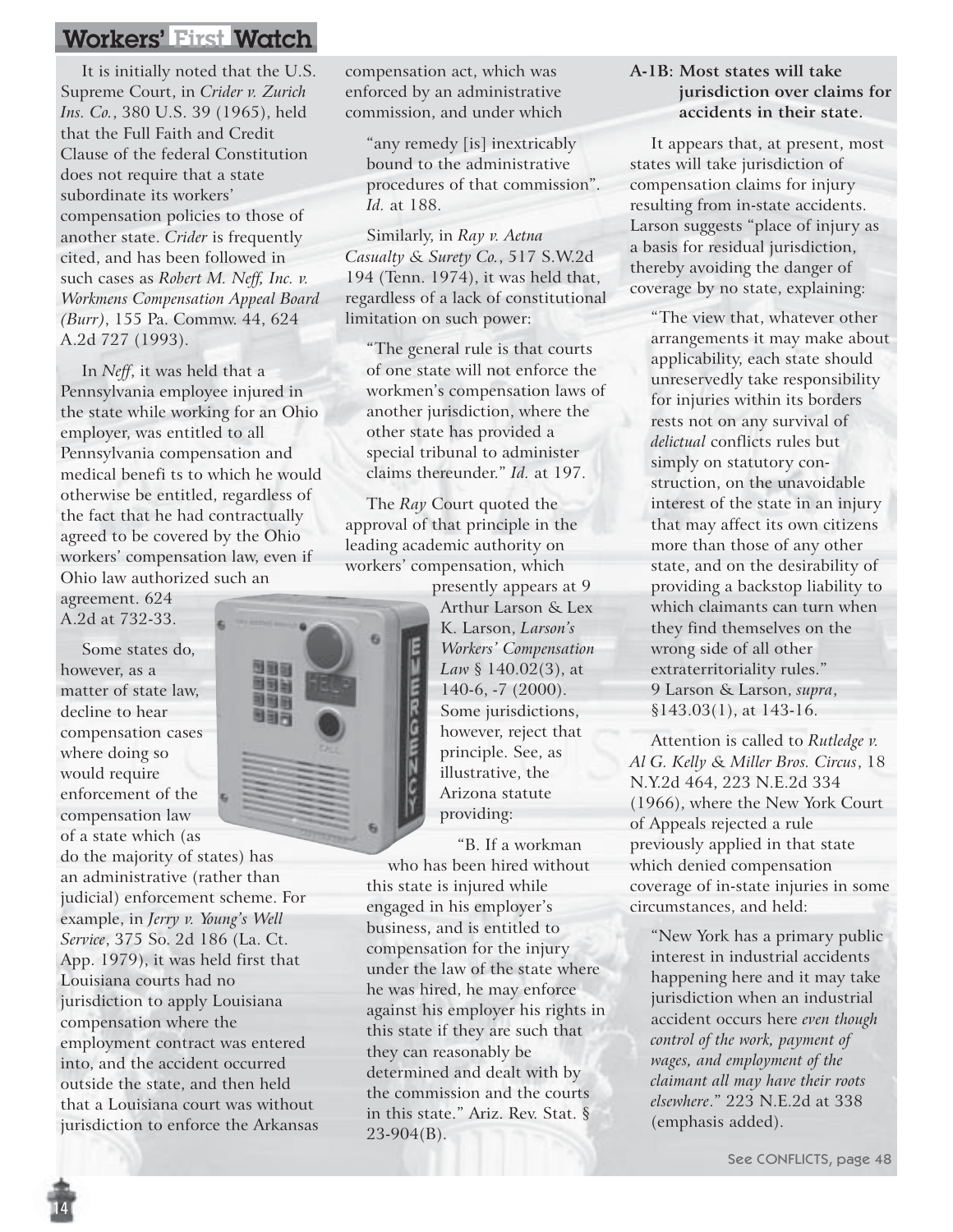CONFLICTS, continued from page 14

The *Rutledge* Court applied that rule so as to hold that the New York Board had jurisdiction over a compensation claim by an Arkansas resident employed by an Oklahoma-based traveling circus, who was injured in New York.

**A-1C: Some states, including Virginia, require other contacts with the state besides simply an in-state accident or in-state residence.**

The following Connecticut provision is illustrative of statutory provisions excluding some nonresident employees injured in in-state accidents from compensation coverage:

"(B) 'Employee' shall not be construed to include.... (vi) Any person who is not a resident of this state but is injured in this state during the course of his employment, unless such person (I) works for an employer who has a place of employment or a

business facility located in this state at which such person spends at least fifty per cent of his employment time, or (II) works for an employer pursuant to an employment contract to be performed primarily in this state." Conn. Gen. Stat. Ann. § 31-  $275(9)(B)(vi)$ .

In *Kluttz v. Howard*, 228 Conn. 401, 636 A.2d 816 (1994), the court

took notice of this definition while holding that a nonresident employee injured in Connecticut

prior to its effective date was eligible for Connecticut compensation benefits. Assumption of jurisdiction over out-of-state accidents is a question subject to inconsistent statutory and case law. One approach is that taken in Virginia where it is provided by statute:

"A. When an accident happens while the employee is employed elsewhere than in this Commonwealth which would entitle him or his dependents to compensation if it had happened in this Commonwealth, the employee or his dependents shall be entitled to compensation, if: 1. The contract of employment was made in this Commonwealth; and

2. The employer's place of business is in this Commonwealth; provided the contract of employment was not expressly for service exclusively outside of the Commonwealth." Va. Code Ann. §65.2-508A.

> In *Worsham v. Transpersonnel, Inc.*, 15 Va. App. 681, 426 S.E.2d 497 (1993), it was held that the statutory requirement that the

employer's place of business must

Commonwealth is not satisfied by its merely conducting business in the state, and that the WCC had

be in the



no jurisdiction where the employer was incorporated and maintained its principal place of business

elsewhere and the claimant was not required to live in the state. 426 S.E.2d at 499; *see CLC Construction, Inc. v. Lopez*, 20 Va. App. 258, 456 S.E.2d 155 (1995), as an example of cases where, in contrast to *Worsham*, the place of business in the Commonwealth requirement was met. 456 S.E.2d at 158.

An employee working about 73 percent of his time in Florida qualified, rejecting the argument that the question to be determined was where the employer was principally localized.

In *General Electric v. DeCubas*, 504 So. 2d 1276 (Fla. Dist. Ct. App. 1986), it was held that under a statute providing for payment of compensation for out-of-state injuries and deaths if, *inter alia*, the employment was principally localized in this state, even if the contract of employment was made elsewhere, *Id.* at 1277, an employee working about 73 percent of his time in Florida qualified, rejecting the argument that the question to be determined was where the *employer* was principally localized.

In *Johnson v. United Airlines*, 550 So. 2d 134 (Fla. Dist. Ct. App. 1989), it was held that an airline flight attendant's employment was principally localized in Florida, where she was based, although the majority of her flight time was spent outside of Florida airspace. In *Ewing v. George A. Hormel & Co.*, 428 N.W.2d 674 (Iowa Ct. App. 1988), it was held that the Iowa Commission had no jurisdiction over a claim by an employee who, although an Iowa resident, had his employment localized in Nebraska

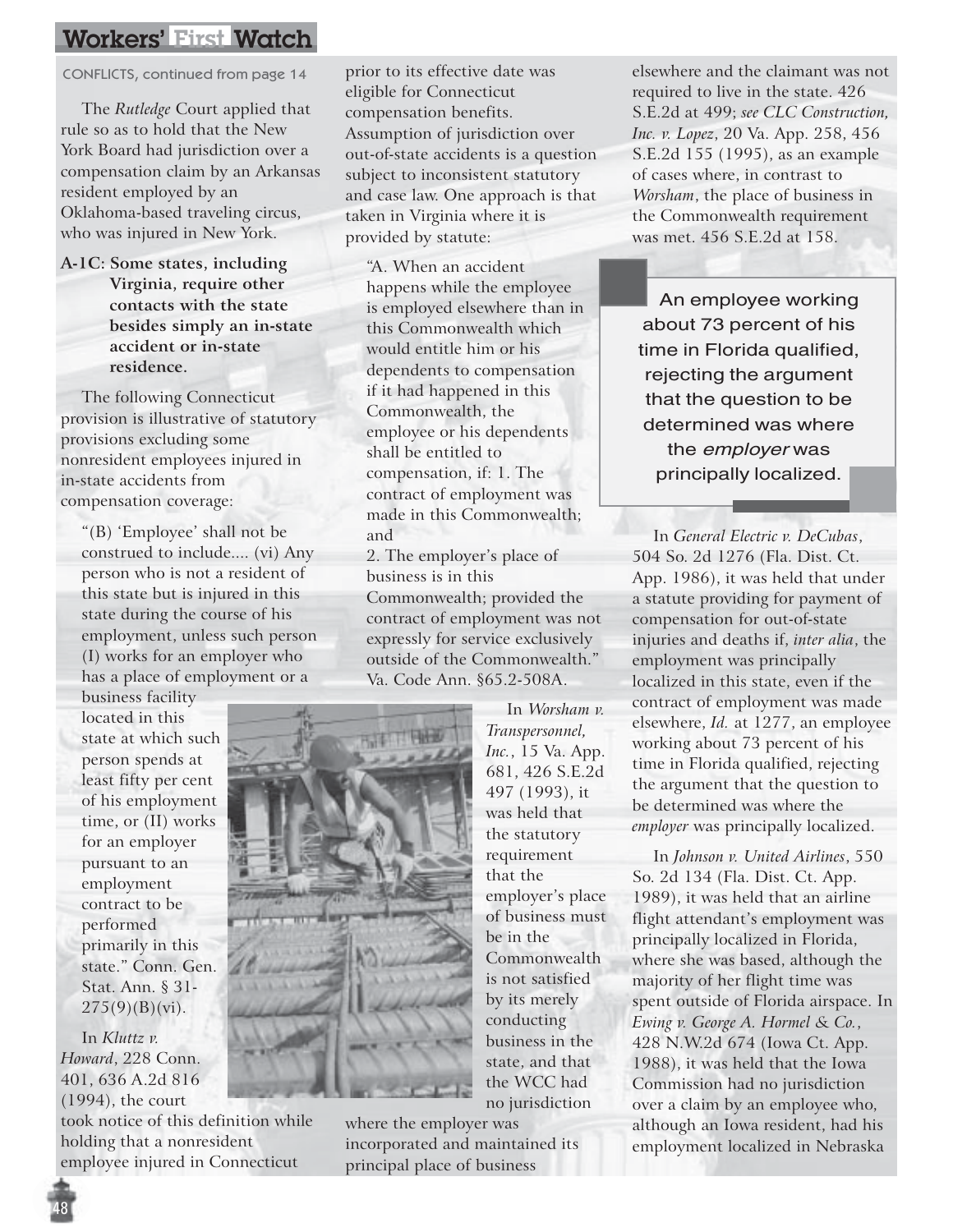and was injured in that state. *Id.* at 675.

The applicable Alabama statute provides that an employee or his dependants, if otherwise entitled to compensation had the injury or death resulted from an in-state accident, are entitled to compensation for an out-of-state accidental injury, provided:

"(1) His employment was principally localized in this state; (2) He was working under a

contract of hire made in this state in employment not principally localized in any state; (3) He was working under a contract of

hire made in this state in employment principally localized in another state whose workmen's compensation law was not applicable to his employer; or

(4) He was working under a contract of hire made in this state for employment outside the United States." Ala. Code  $§25-5-35(d)(1)-(4).$ 

In *Ex parte Flint Construction Co.*, 775 So. 2d 805 (Ala. 2000), it was held the trial court (in a state utilizing the judicial rather than administrative method of enforcing its compensation act), had jurisdiction of a claim for out-ofstate injuries, when his employment was not localized in any particular state, but his employment was pursuant to a contract for hire entered into in Alabama. *Id.* at 808.

*Murray v. Ahlstrom Industrial Holdings, Inc.*, 131 N.C. App. 294, 506 S.E.2d 724 (1998), is illustrative of cases turning on whether the contract of employment was made in the forum state. There, the employee was injured in Mississippi after having been telephoned at his North Carolina home by his former, out-of-state employer and offered a job in Mississippi. The *Murray* court held that, under the rule that for a contract to be made in North Carolina, the final act necessary to

In general, it can be stated that, absent a specific statutory provision, there is no obstacle to prevent a compensation claimant from filing his claim in any state having jurisdiction.

make it a binding contract must be done here, 506 S.E.2d at 726. The offer, and following telephone negotiation, acceptance by the claimant in North Carolina, was

such final act, empowering the Commission to assume jurisdiction. In *D.L. People's Group, Inc. v. Hawley*, 804 So. 2d 561 (Fla. 1st Dist. Ct. App. 2002), it was held that Florida had jurisdiction over a claim for an employee's death in Missouri, where such employee signed the employment contract in Missouri and sent it to the employer's president, who signed and executed it in Florida. *Id.* at 563.

*Ray* should be noted as illustrating the point that if other requisite factors are not present, the mere fact that the employee is a resident of the forum state will not be sufficient to permit assumption of jurisdiction over his compensation claim. There, the Tennessee Supreme Court held that when the employee, a Tennessee resident, was injured in Missouri, and the contract of employment was entered into in that state, contacts with Tennessee were insufficient to justify application of

Tennessee law. 517 S.W.2d at 197.

An interesting variation is presented by *Wartman v. Anchor Freight Co.*, 75 Ohio App. 3d 177, 598 N.E.2d 1297 (1991). The *Wartman* Court applied a section of the Ohio act providing:

"If an employee is a resident of a state other than this state and is insured under the workers' compensation law or similar laws of a state other than this state, the employee and his dependents are not entitled to receive compensation or benefits under this chapter, on account of injury, disease, or death arising out of or in the course of employment while temporarily within this state and the rights of the employee and his dependents under the laws of the other state shall be the exclusive remedy against the employer on account of the injury, disease, or death." 598 N.E.2d at 1300 (quoting Ohio Rev. Code Ann. § 4123.54(G) (which remains in effect)) to the case of a Kentucky resident employed by a Michigan corporation who was injured while driving a truck through Ohio.

The court held that the employee was not insured under the workers' compensation law of another state, because he was not covered under Michigan law (as a nonresident of Michigan injured outside Michigan), and was also not covered under Kentucky law, regardless of his residency of that state. Therefore, he was not precluded from entitlement to Ohio compensation benefits. *Id.* at 1301- 02.

**Q-2: Where more than one state may assert jurisdiction over a claim because the employer's place of business is in one**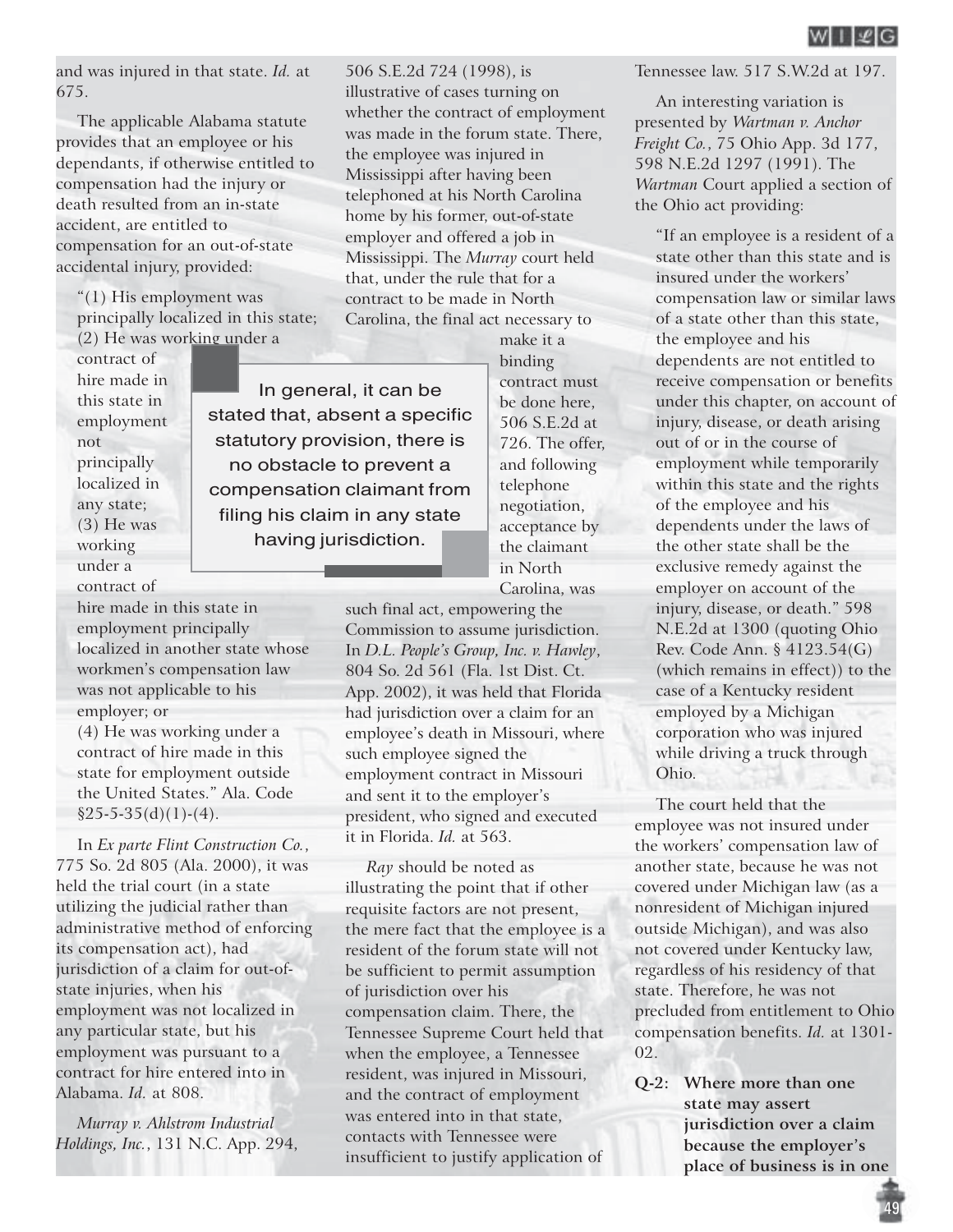**state and the accident occurred in another, what limitations might be placed on the employee's ability to choose the jurisdiction in which to file?**

**A-2: An injured worker will often have a choice of multiple jurisdictions in which to file claims.**

In general, it can be stated that, absent a specific statutory provision, there is no obstacle to prevent a compensation claimant from filing his claim in any state having jurisdiction. This point was recognized by the U.S. Supreme Court in *Thomas v. Washington Gas Light Co.*, 448 U.S. 261 (1960), which (while primarily dealing with *Pacific Employers*, *supra*, or in the District of Columbia, where petitioner resided, his employer was principally located, and the employment relation was formed." *Id.* at 279 (citations omitted).

The *Thomas* Court further stated, *citing, e.g.*, *Cardillo v. Liberty Mutual Ins. Co.*, 330 U.S. 469 (1947), and *Alaska Packers Ass'n v. Industrial Accident Commission*, 294 U.S. 532 (1935):

"[A]s those cases underscore, *compensation could have been sought under either compensation scheme* even if one statute or the other purported to confer an exclusive remedy on petitioner. Thus, for all practical purposes, respondent and its insurer would



another issue, as discussed herein under Q-3, *infra*), held that it was perfectly clear that the employee there:

"could have sought a compensation award in the first instance either in Virginia, the State in which the injury occurred, *Carroll v. Lanza*, *supra*; have had to measure their potential liability exposure by the more generous of the two workmen's compensation schemes in any event." 448 U.S. at 279-80 (emphasis added).<sup>1</sup>

In *Argonaut Ins. Co. v. Vanatta*, 539 S.W.2d 35 (Tenn. 1976), the deceased employee was a Tennessee resident, whose contract of employment was made in Alabama and who was employed there, and who died in a Tennessee accident. The court held that the claim was properly instituted in Tennessee:

"even though upon these facts the family of the deceased might also have had a claim under the Alabama statute, had they seen fit to pursue the matter in that state." *Id.* at 37.

In *Rutledge*, the New York Court of Appeals held that:

"[w]e ought not apply a rule of mutually exclusive jurisdiction and deny jurisdiction here because under the same facts jurisdiction would be taken elsewhere." 223 N.E.2d at 338.

In *Neff*, it was held that although the employee had a contractual right to claim benefi ts in Ohio, he had a right under Pennsylvania law to file for benefi ts there, and requiring [him] to first submit claims to the Ohio Bureau constitutes an unreasonable burden. 624 A.2d at 733. In *Johnson*, it was held by the Florida First District Court of Appeal that the pendency of the employee's claim in Illinois did not affect her entitlement to Florida compensation benefi ts." 550 So. 2d at 135.

- **Q-3: What will be the impact on an employee's ability to pursue a workers' compensation claim in one state of his having filed for and/or been awarded compensation benefits in another state?**
- **A-3A: States may disallow successive recoveries for the same injury depending upon the state's approach to their having been both a filing and election in a prior state.**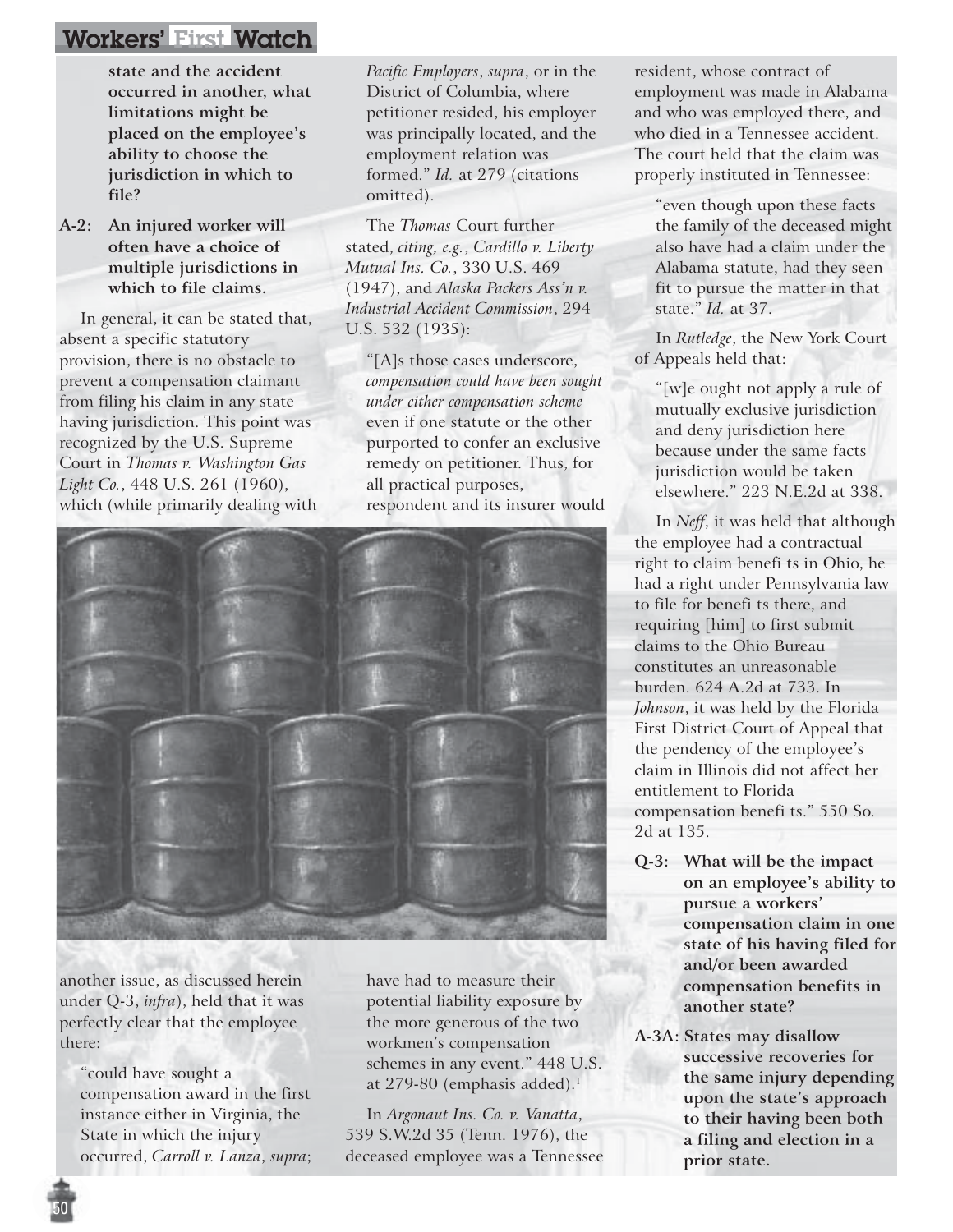

The question of successive workers' compensation awards in different states has generated conflicting opinions, and cannot be regarded as completely settled.

The question of successive workers' compensation awards in different states has generated conflicting opinions, and cannot be regarded as completely settled. Consideration of the question should begin with three U.S. Supreme Court opinions.

In *Magnolia Petroleum Co. v. Hunt*, 320 U.S. 430 (1944), it was basically held that a final compensation award is entitled to the same full faith and credit as a court judgment, and that an employee therefore could not claim compensation in a second jurisdiction after claiming and recovering compensation in a first jurisdiction.

In *Industrial Commission v. McCartin*, 330 U.S. 622 (1947),

*Magnolia* was modified so as to permit an employee to file a compensation claim in a second state in the absence of some unmistakable language by a state legislature or judiciary, *Id.* at 627, of the first state cut[ting] off an employee's right to sue under other legislation passed for his benefit in the first state. *Id.* at 628.

In *Thomas*, the Court (in a plurality opinion) overruled *Magnolia*. *Id.* at 285. A majority of the *Thomas* Court held that the employee there had a right to file for an additional award in the District of Columbia after obtaining an award in Virginia, because the Virginia statute alleged to bar successive D.C.

"an employee injured on the job in another state, who files a workers' compensation claim in that jurisdiction and obtains either an award or a courtapproved settlement of the claim or who actively pursues a claim in a venue that has jurisdiction, is barred from filing a subsequent claim in

Tennessee." *Id.* at 279 (citations omitted).

The court further stated:

"Although the basis for this rule is frequently expressed in the Tennessee cases in terms of an election of remedies on the part of the plaintiffemployee, it is also evident that an out-of-state judgment would be entitled to full faith and credit in the courts of Tennessee, and that a further recovery for the same injury under the Tennessee workers' compensation statute would be barred by the federal consti-tution." *Magnolia Petroleum Co. v. Hunt*, 320 U.S. 430, 64 S. Ct. 208, 88 L. Ed. 149 (1943). *Id.*

**A-3B: A binding election might occur with acceptance of benefits from one state.**

In *Perkins v. Beak, Inc.*, 802 S.W.2d 215 (Tenn. 1991), a

case cited in *Gray*, it was held that the employee's execution of an agreement for compensation providing that benefits would continue until terminated in accordance with the workmen's compensation law of Virginia, *Id.* at 216, constituted a binding election precluding him from obtaining Tennessee compensation benefits. The *Perkins* court held that:

"[t]he circumstances of each case must be considered in

51



claim lack[ed] the 'unmistakable language' which *McCartin* requires. Id. at 289-90 (concurring opinion).

*Neff* is illustrative of cases following *Thomas*. 624 A.2d at 732- 33. However, *Gray v. Holloway Construction Co.*, 834 S.W.2d 277 (Tenn. 1992), should be noted as illustrating the continuing, albeit minority, viability of *Magnolia*. In *Gray*, the court held that, under Tennessee law: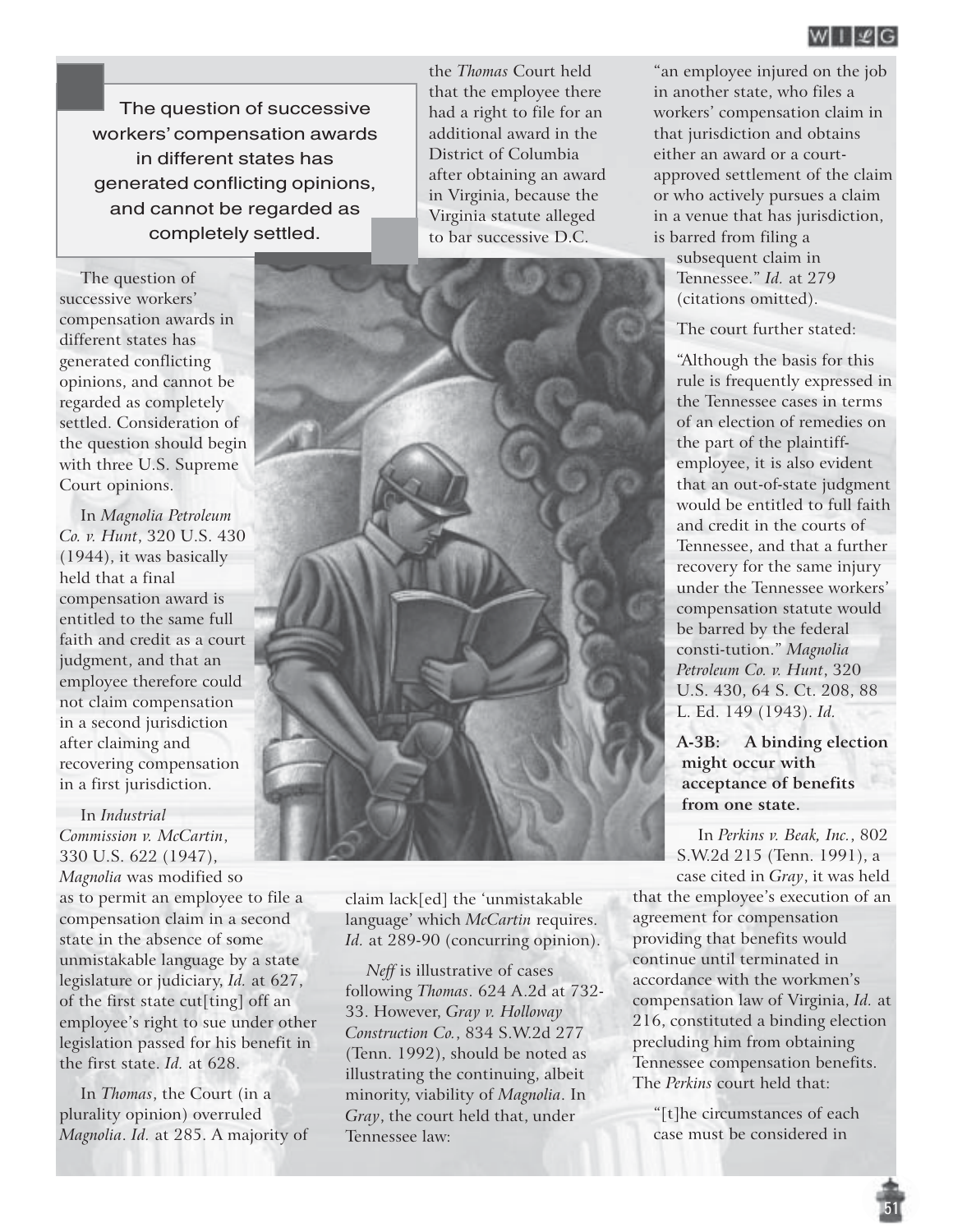determining *whether the employee has made a binding election*. The mere acceptance of benefits from another state does not constitute an election, but affirmative action to obtain or knowing and voluntary acceptance of benefits from another state will be sufficient to establish a binding election." *Id.* at 217.

The *Gray* Court approved *Perkins* and held that the employee in its case did not make a binding election to receive Texas compensation benefits by, inter alia, accepting Texas temporary disability benefits paid voluntarily by an insurer. The *Gray* Court concluded:

"The palpable if unspoken principle underlying our decision in *Perkins* was a perceived need to guard against unfair manipulation of the Tennessee legal system and a possible double recovery by an injured worker who has already secured an adequate compensation award in another jurisdiction. That concern remains a valid one. Nevertheless, to invoke the rule applied in *Perkins* to Walter Gray's case would produce just the opposite result instead of a double recovery, there would be no recovery at all. Clearly, that result would constitute a perversion of the otherwise sound policy developed in the line of cases culminating in *Perkins."* 834 S.W.2d at 282.

**A-3C: The limitation caused by a binding election may depend upon a proper benefit comparison between states.**

The approach taken by Florida on the successive award issue can be contracted with the abovediscussed Tennessee approach. It is provided in the Florida act:

52

"(d) If an accident happens while the employee is employed elsewhere than in this state, which would entitle the employee or his or her dependents to compensation if it had happened in this state, the employee or his or her dependents are entitled to compensation if the contract of employment was made in this state, or the employment was principally localized in this state. However, if an employee receives compensation or damages under the laws of any other state, the total compensation for the injury may not be greater than is provided in this chapter." Fla. Stat. Ann. §440.09(1)(d).

compensation claim in Florida while her claim in New York was pending, the court held:

"The only pertinence which compensation proceedings in another state may have is concerned with offsetting the amount of benefits received so that total benefits do **not** exceed what might have been awarded in a Florida forum. So long as this limitation on recovery is observed, it is of no importance what the stage of proceedings may be in another state." 239 So. 2d at 15.

In *Lee v. District of Columbia Department of Employment Services*, 509 A.2d 100 (D.C. 1986), it was



In *de Cancino v. Eastern Air Lines*, 239 So. 2d 15 (Fla. 1970), *appeal after remand*, 283 So. 2d 97 (Fla. 1973), where the employee filed a

held that under a section then providing that

"[n]o employee shall receive compensation under this chapter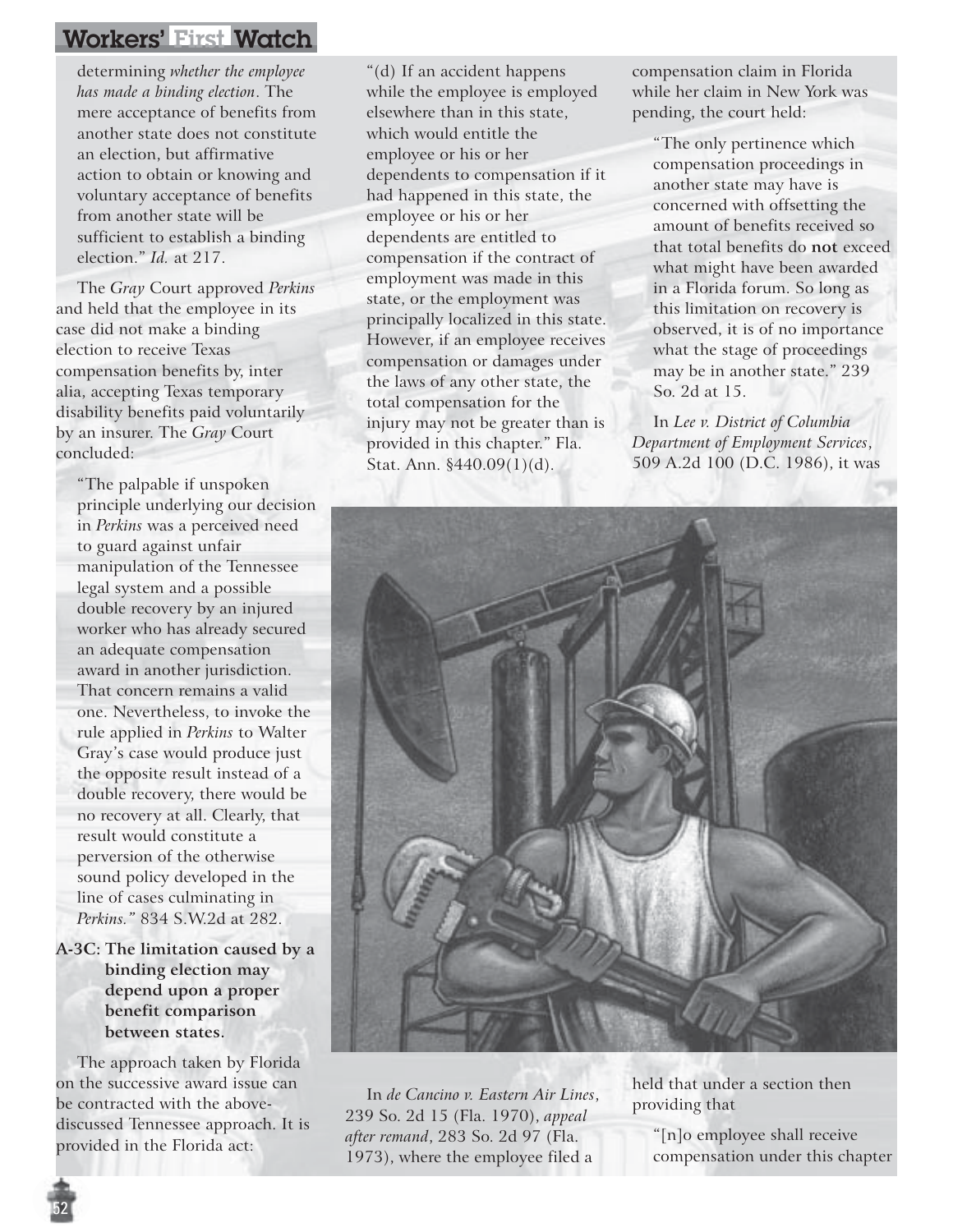CONFLICTS, continued from page 52

and at the same time receive compensation under the workers' compensation law of any other state for the same injury or death," *Id.* at 103,<sup>2</sup> precluded the employee's receipt of D.C. compensation benefi ts for the period for which he had already received Maryland benefits. The *Lee* court held that the administrative rejection of proposed construction of the language as barring only complete double recovery was reasonable." *Id.* at 104-05.

It is worth noting that *Larson* takes a position upholding the public policy desirability of successive awards, arguing:

"On the policy question whether the availability of the supplementary-award procedure is a desirable thing there is some difference of opinion. Against it is the argument that it may subject the employer and carrier to repeated claims in different jurisdictions, protracting litigation and making it impossible for the employer and carrier to know with assurance when a claim has been fully satisfied. On the other side it is urged that employees typically are at a disadvantage in learning of their potential rights under various statutes of other states, especially since complex conflictof-laws issues may sometimes be involved; hence they may quite

See CONFLICTS, page 54



100's of Medical **Images for Workers' Comp Cases!** \$225 per exhibit



Certified Medical Illustrators www.Med-Art.com 1-888-9-MedArt

# ONE OF

YOUR WILG

**MEMBERSHIP** 

BENEFITS IS:

### "Find a WC Attorney at www.WILG.org"

WILG members are "searchable" by the public to help them find a workers' comp lawyer. The search engine is located at the button "Find an Attorney" at www.WILG.org.

**MARK YOUR CALENDAR NOW WILZG 13th Annual Convention & CLE in LAS VEGAS!**

Exact Fall 2008 Dates TBD: See www.WILG.org after 11/30/07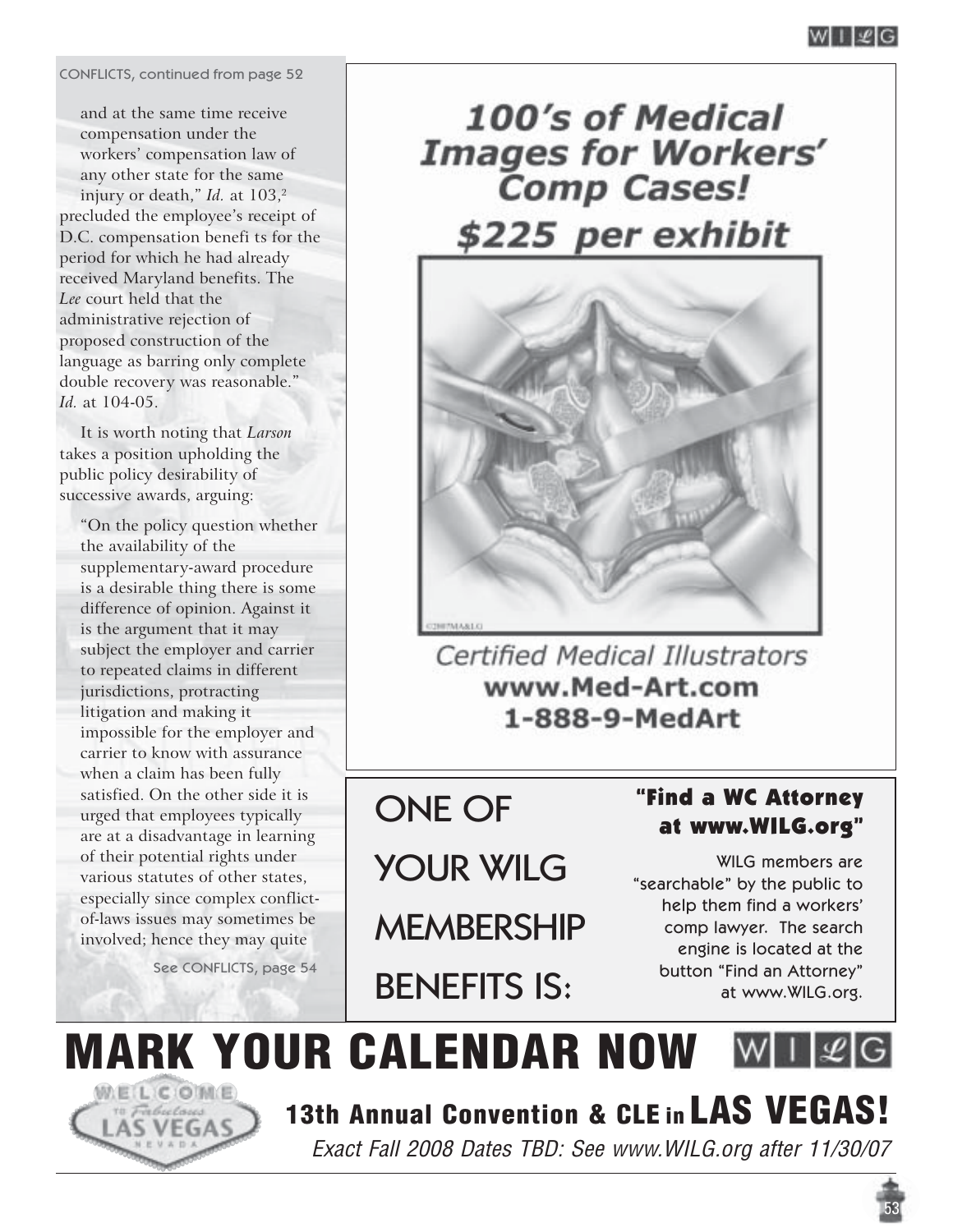CONFLICTS, continued from page 53

forgivably make an unfortunate choice at the time of filing the first claim.

...In any case, the worst that can happen to the defendants, apart from the inconvenience mentioned above, *is that they will have to pay no more than the highest compensation allowed by any single state having an applicable statute which is the same amount that would always be payable if the claimant made the best-informed choice the first time*." 9 Larson & Larson, *supra*, §141.06, at 141- 10, -11 (2003) (emphasis added).

- **Q-4: How can an injured worker maximize benefits when more than one state is available as a choice for filing a workers' compensation claim?**
- **A-4: Double recoveries are not favored but greater total recoveries may be appropriate.**

As stated by Larson, a complete double recovery under the acts of two states is an impossible result except in a few rare fact combinations. *Id.* § 141.07

CONSIDERATIONS, continued from

potentially one very large can of worms.

#### Mental Conditions

Are mental conditions compensable? If so, how are they paid? How are they viewed by the court/commission/agency that enforces WC laws?

#### Total Disability

Is it a lifetime benefit or limited by a fixed time or dollar amount?

It is urged that employees typically are at a disadvantage in learning of their potential rights under various statutes of other states, especially since complex conflict-of-laws issues may sometimes be involved.

at 141-11 (2003). See, for example, as cases applying the general rule, *McGehee Hatchery Co. v. Gunter*, 234 Ark. 113, 350 S.W.2d 608, 610 (1961); *Johnson*, 550 So. 2d at 135; and *Brooks v. Eastern Airlines, Inc.*, 634 So. 2d 809 (Fla. Dist. Ct. App. 1994).



 $\frac{1}{2}$  CONSIDERATIONS, continued from  $\frac{1}{2}$  If they are lifetime benefits, are cost page 16 of living adjustments made? Can a total permanent case be settled on a lump sum basis? Can lifetime medical benefits be left open if a lump sum settlement is made?

#### Third Party Subrogation

What rights does the employer/ insurer have? Who and how are disputes over subrogation resolved? What state law controls? Is limiting or defeating the subrogation claim an important factor?

It was held in *Brooks* that the Florida statutory preclusion of award of total compensation benefits in two or more states greater than provided by Florida law applied not only to payments made in multiple states for coinciding periods of disability, but also to payments made during an altogether separate interval of disability. 634 So. 2d at 811.

**Focus, therefore, should be on the cases involving the rare exceptions to the general rule precluding double recovery.** One such case is *Uninsured Employer's Fund v. Wilson*, 46 Va. App. 500, 619 S.E.2d 476 (2005). There, the employee was a Michigan resident, hired by his Michigan-based employer for a job in Virginia. He filed a claim with the Virginia WCC, which awarded the requested benefits. He also entered into a settlement with the employer in Michigan for payment of the Virginia award, plus \$75,000 and payment of all outstanding medical benefits, which settlement was approved in Michigan. The UEF (standing in the shoes of the employer) argued, *inter alia*, that it was entitled to a \$75,000 credit against the employee's medical claims, claiming that the employee would

#### Speed of Dispute Resolution

How fast can the workers' compensation claim be resolved in the various states involved? Perhaps speed can make up for lower benefits.

#### Settlement Considerations

Are lump sum settlements available? Does medical remain open or is it typically closed out in

See CONSIDERATIONS, page 55

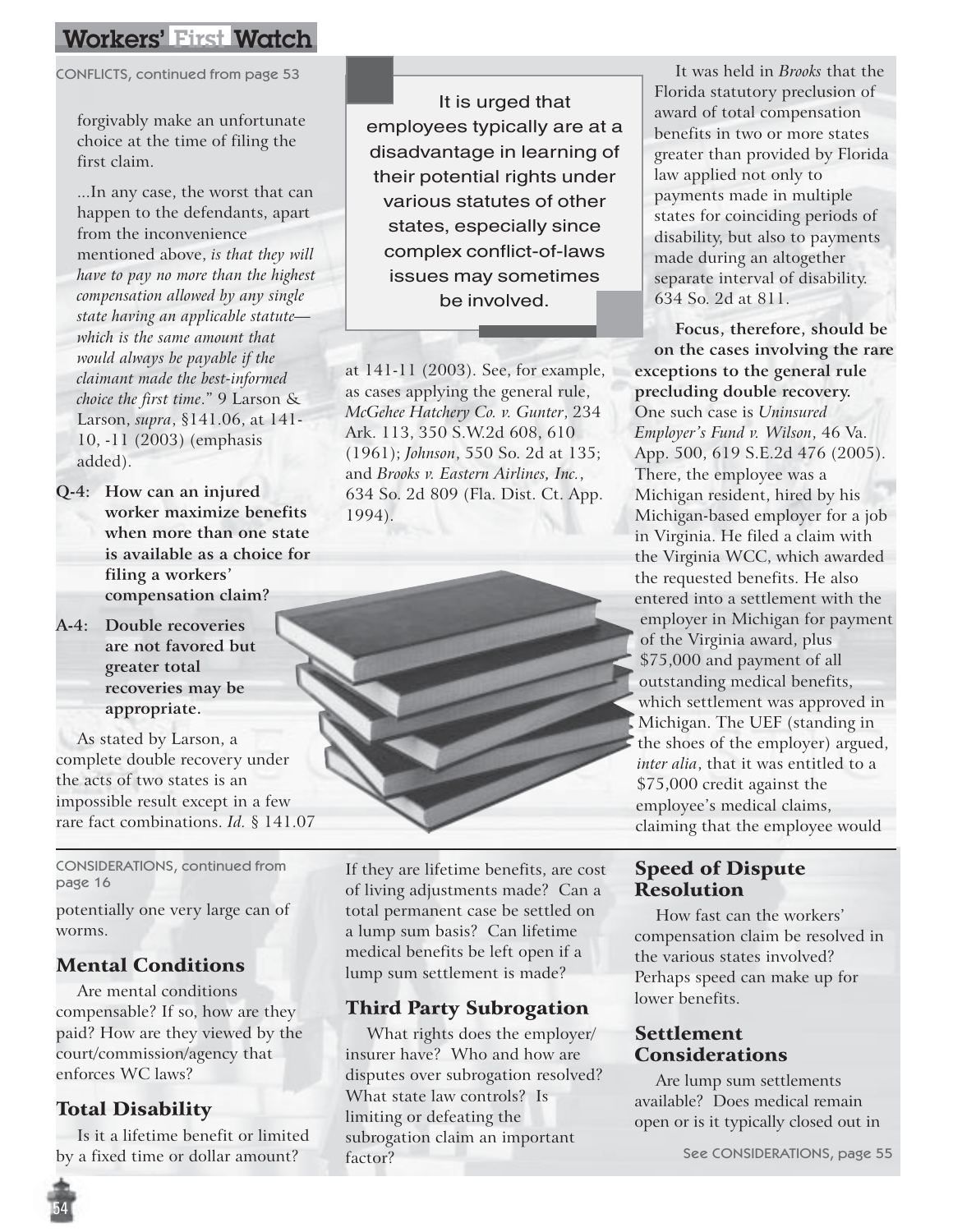A correct reading of the workers' compensation statute nonetheless results in the potential for undeserved benefits, the decision to rebalance the ledger lies solely within the province of the legislature, not the judiciary.

otherwise be getting a double recovery. 619 S.E.2d at 479.

The court rejected that argument, holding that under the applicable statute settlement payments not approved by the Virginia WCC could only be deducted from the amount to be paid as *compensation* to the employee under Virginia law, *Id.* at 478 (court's emphasis), and that the Michigan settlement payments did not qualify. The court concluded:

"Voluntary payments made to a claimant pursuant to an unapproved out-of-state settlement may not be credited under Code §65.2-520 against an employer's liability to provide medical benefits." *Id.* at 480.

With respect to the double recovery argument, the *Wilson* Court held that:

"[w]hen a correct reading of the workers' compensation statute nonetheless results in the potential for undeserved benefits, the decision to

rebalance the ledger lies solely within the province of the legislature, not the judiciary." *Id.* at 479 (quoting *Newport News Shipbuilding & Dry Dock Co. v. Holmes*, 37 Va. App. 188, 555 S.E.2d 419, 422 (2001)).

*Ryder Truck Lines, Inc. v. Kennedy*, 296 Md. 528, 463 A.2d 850 (1983), is an additional case where statutory language, there ambiguous statutory language, was construed as requiring that there be what might be regarded as a double recovery.

There, the employee, a truck driver, was a resident of Maryland, where, although married to a woman (Domenica) who lived in Florida with their minor child, he lived with his girlfriend (Donna), their minor child, and a minor child from the girlfriend's former marriage. The employee's fatal accident occurred in Virginia. Donna filed compensation claims in Maryland. Domenica filed claims in Virginia and was awarded survivors' benefits there for herself and her child. Domenica then filed a total dependency claim in Maryland, and the employer, *inter alia*, sought credit for the Virginia award. The

> *Ryder* Court, following discussion of the relevant statutes in both states, held that the Maryland statutory language:

"[i]f an employee or the dependents of an employee shall receive compensation or damages under the laws of any other state, nothing herein contained shall be construed so as to permit a total compensation for the same injury greater than is provided for in this article[,]

CONSIDERATIONS, continued from page 54

settlement? Which CMS region will you have to deal with? Etc., etc.

#### Convenience and Location

We need to consider the convenience of the client and the expense of traveling to a distant jurisdiction. In some instances the benefit differences may be so dramatic that travel is absolutely necessary. However, this is not always the case. Multi-factorial

analysis, evaluation, and discussion are needed before advice is given and decisions are made.

#### Co-Counsel & the Best Interests of Your Client

I strongly recommend working with co-counsel from the other state or states involved in your multi-state scenarios. Even if you are comfortable that your home state is the best choice for an outof-state client, you ought to have help with treating physicians, impairment ratings, and other

matters a local attorney has experience with, for instance.

Splitting a fee from a case that is properly worked up is better than defending a malpractice action on 100% of the fee on an improperly worked-up case.

We must always remember to give the client's best interests our top priority.

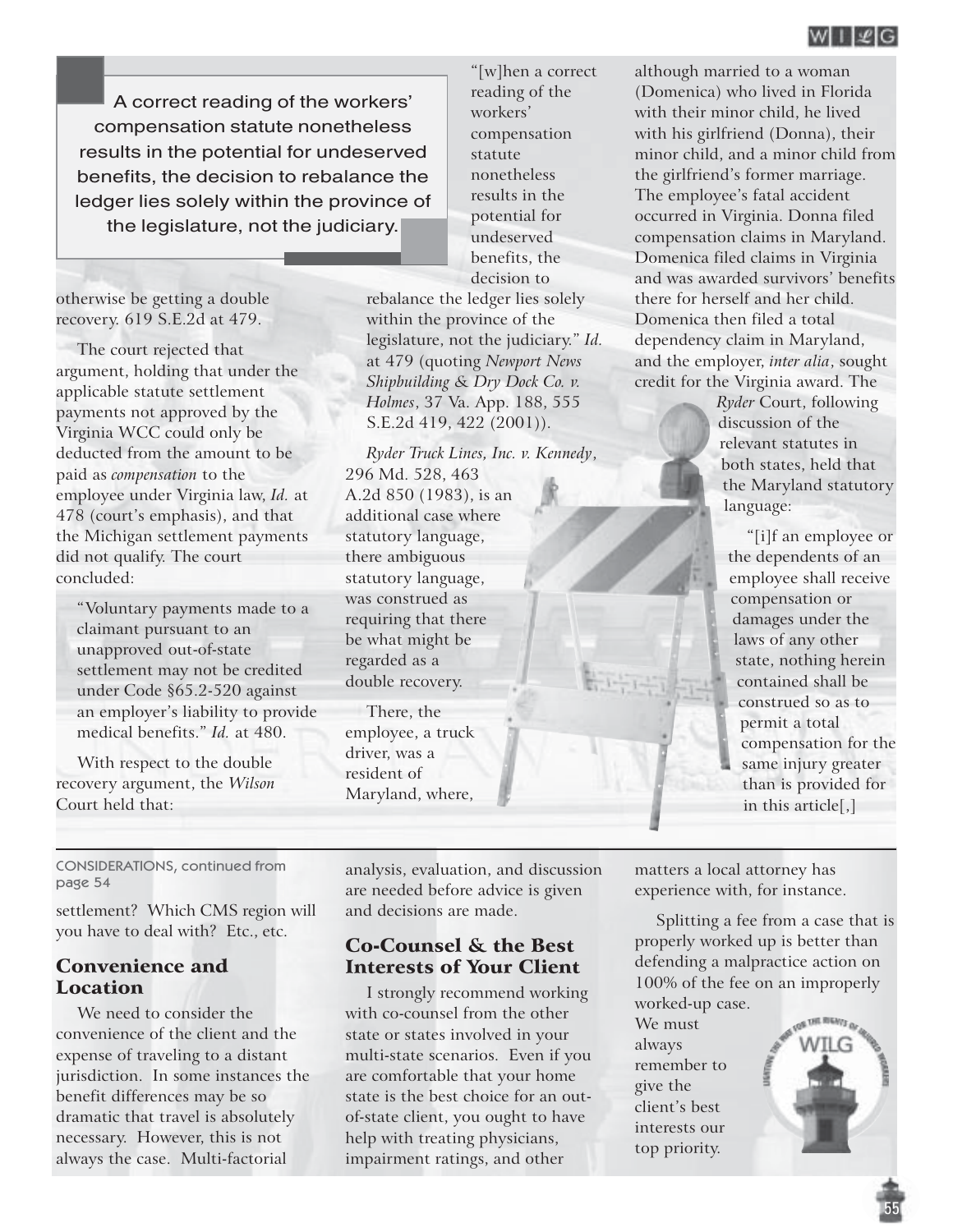of Virginia supreme and binding in this State. They are not the same dependents and  $$21(c)(4)$  does not apply." *Id.* at 857. CONFLICTS, continued from page 55 of Virginia supreme and binding coordinated filings for different

> The court held, however, that the Commission properly denied a partial dependency award in Maryland to Dominica and her daughter "when they had received an award of total compensationin Virginia." *Id.*

**A-3B: Associations with out-of-state counsel may facilitate better representation of injured workers.**

Obviously, claimant's counsel are not always able to handle the multiple state filing by themselves. Counsel may need to consider referring their clients to attorneys in other states when available benefits are potentially greater with such referrals.

Similarly, consideration may need to be given to corepresentation of a client and

benefits and/or for successive periods of benefi ts that do not exceed allowable amounts in other states.3 It is also maybe advisable to conduct a benefits and/or procedural comparison between states that considers, among other things, applicable statues of limitations, maximum and minimum average weekly wages, the maximum number of weeks for which temporary total or temporary partial benefits are allowed, the body parts for which permanent partial benefits may be payable, the types of work related injuries or illnesses that are compensable, the laws affecting vocation rehabilitation, the length of times or type of medical benefits that may be awarded, the extent to which bad faith can be claimed against employersor workers compensation insurance companies, the interplay between the workers compensation claim and any third party claims as well as the total maximum value of a claim or settlement that might be possible.<sup>4</sup>

#### Conclusion

There are general rules of thumb discussed above as to when a state's workers' compensation tribunal may exercise jurisdiction over a workers' compensation claim. The question of whether different or multiple filings may be made must also be considered. Multiple filings

It was held the trial court (in a state utilizing the judicial rather than administrative method of enforcing its compensation act), had jurisdiction of a claim for out-of-state injuries, when his employment was not localized in any particular state, but his employment was pursuant to a contract for hire entered into in Alabama.

in different jurisdictions may result in a greater total recovery if the filings in each state are for different benefits or for different periods of time and the total benefits do not exceed that

463 A.2d at 855, was ambiguous because it does not clearly indicate whether the dependent receiving an award in a foreign state must be the same dependent in this State or may be a different and unrelated dependent before the operation of the statute is triggered." *Id.* at 855-56.

The court held that the employer could not receive credit in Maryland for the Virginia award to Domenica against the Maryland benefits due Donna and her children:

"To hold that Domenica and Teresa Grass' receipt of compensation under the laws of Virginia could bar Donna and her children from recovering in Maryland would in effect make the laws